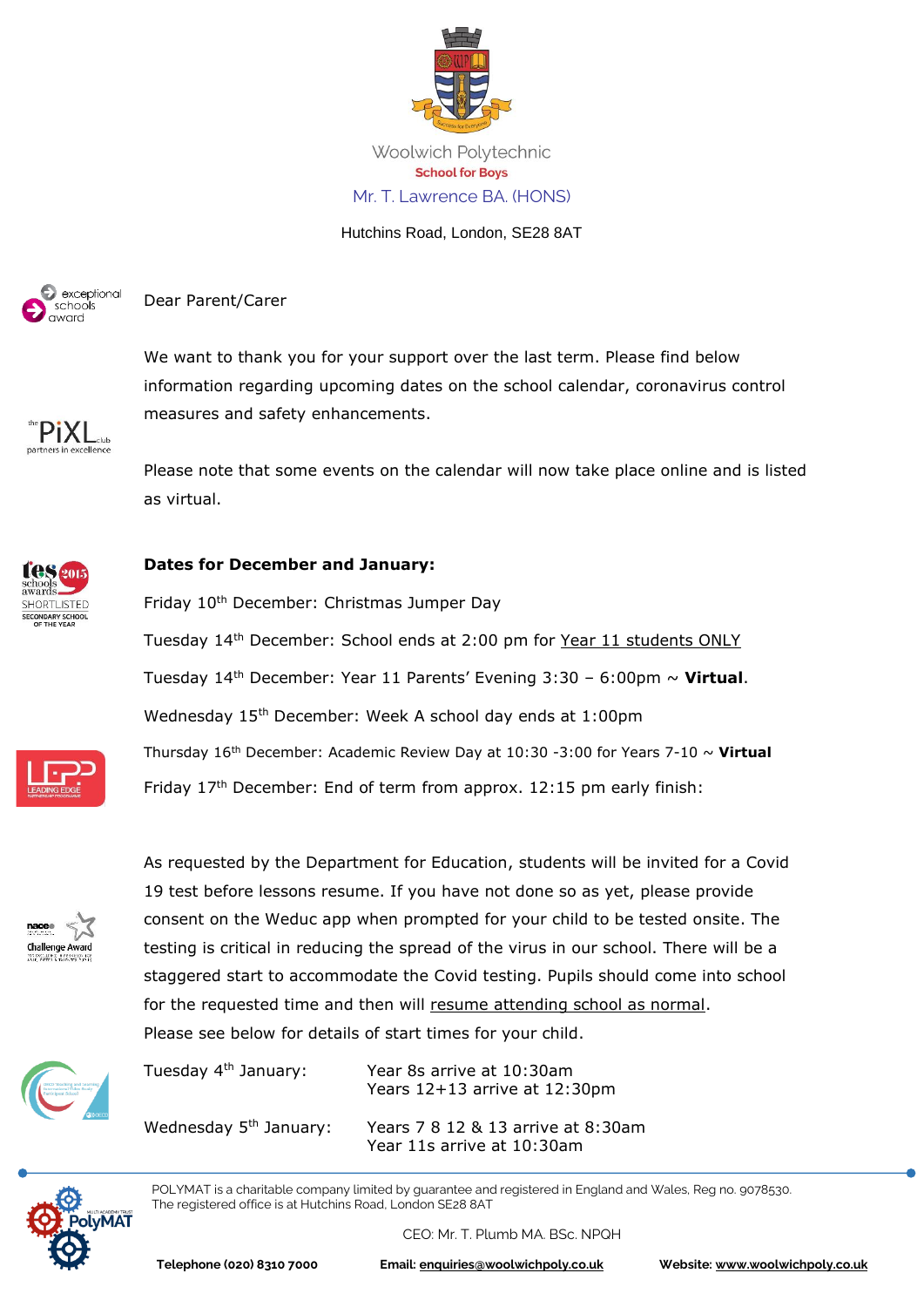|  |  | Year 9s arrive at 12:30am |
|--|--|---------------------------|
|  |  |                           |

| Thursday 6 <sup>th</sup> January: | Year 10s arrive at 8:30am<br>Years 7 8 9 11 12 13 at 10:30 |
|-----------------------------------|------------------------------------------------------------|
| Friday 7 <sup>th</sup> January:   | Normal school days resumes                                 |

Wednesday 19th January: Years 12&13 Parents' evening 3.30-6.30pm

Please keep these dates in your diary and we will be in touch with any additional details needed nearer to each event. Term dates for the year are below.

## **Coronavirus control measures**

We also believe it is important to ensure that our families have information that is accessible to them with regards to regular testing and vaccinations to make informed decisions.

On [GOV.UK](https://www.gov.uk/guidance/covid-19-self-test-help?utm_source=7%20December%202021%20C19&utm_medium=Daily%20Email%20C19&utm_campaign=DfE%20C19) there is information and guidance on how to take and report lateral flow tests at home translated in Polish, Chinese, Punjabi, Romanian, Arabic, Gujarati, Persian, Urdu, Slovakian, Turkish, Welsh, Somalian, Bengali, Hindi, Dari and Pashto. We recommend the link above to give you up-to-date information. [Doctors of the world](https://www.doctorsoftheworld.org.uk/translated-health-information/) have also translated information on vaccines, how to register with a GP and COVID-19 topics which you may find useful.

Finally, please ensure that your son/daughter to bring a clean mask to wear at school everyday. This control measure has helped to reduce the staff and students absence.

## **Safety enhancements**

Additionally, we wish to inform you of the installation of four permanent knife arches during the winter holidays, ready for use on January 4th onwards. There has been a delay in their installation.

They will be installed at reception, the entrance to the 6th form's CLS and the students' entrance into the main building behind reception.

The purpose of these is to provide a clear deterrent to maintain a safe site for all our students, something that many schools now use. Our students have fed back to us